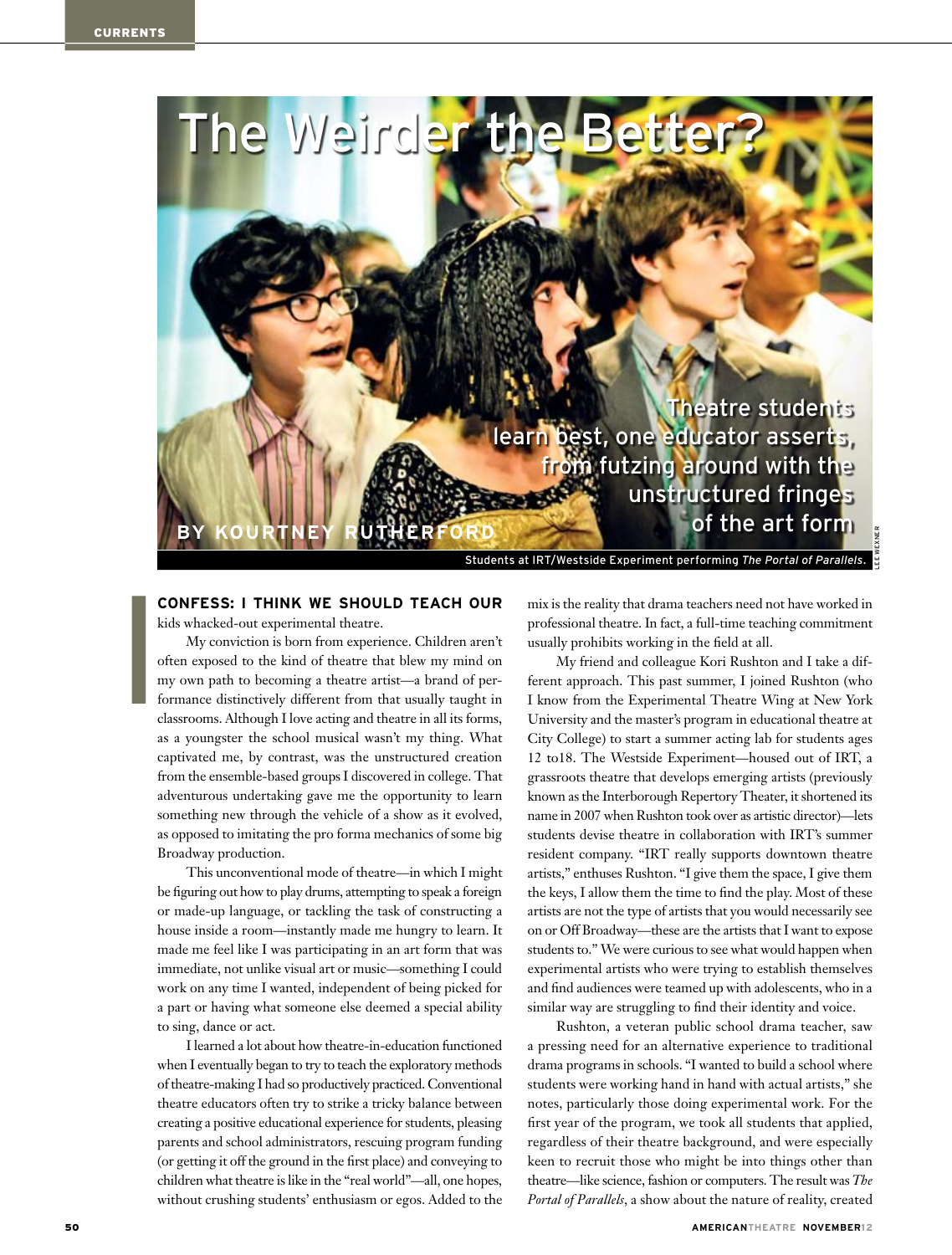with the Operating Theatre.

How do education programs built from this approach differ from the wide variety of programs out there? Many of the ideas promoted by experimental theatre—innovation, development of new concepts, physical approaches to acting technique, employing multiple disciplines—have been absorbed into the mainstream. But what you find at the heart of many such programs, even the ones that



share our out-of-the-box aspirations, are *plays* and the *construction of plays*. The work of experimentalists veers toward *deconstruction*, favoring no single performance form and giving pride of place creative freedom—to the exploration of a concept just because the artist might like it. Instead of creating a play, the work could be characterized as *play itself*: fooling around with ideas, putting new things together—all guided by adults who have experience working in this mode.

Sounds great—but does this way of making theatre offer enough structure for kids? Indeed, it does. While the idea might seem radical, the practice of exposing students to the edgiest elements of theatre art is actually decades old. Leading experimental companies across the country have built programs in which kids are trained to create original work. In this alternate world, separate from the ethos of the Big Spring Musical, students make art alongside working theatre artists. By default,

these programs are achieving that holy grail of progressive education: children intrinsically motivated to construct their own learning process.

The ground-breaking New York City–based ensemble the Wooster Group began its Summer Institute 15 years ago as an offshoot of arts-education programming at Middle School 131 on the Lower East Side. Co-created by Ariana Smart Truman and Kate Valk, the program now lasts three weeks and enrolls

between 12 and 14 kids per summer, ages 12 to 17, who are allowed to return over subsequent summers. The program is free and employs working artists from a mix of disciplines, who develop the chosen text together with students—anything from *Serpico* to Pinter plays, *The Outsiders* to Dylan Thomas. Sometimes the material relates to the work of the Wooster Group itself, as when the students worked on Racine's *Phèdre*, the subject of the company's widely performed 2002 *Phèdre (To* 

| Vol. 2 | ANNE BOGAR              |                  |
|--------|-------------------------|------------------|
|        | <b>MARK BROKAW</b>      |                  |
|        | PETER BROSIUS           |                  |
|        | PING CHONG              |                  |
|        | <b>DAVID ESBJORNSO</b>  |                  |
|        | OSKAR EUSTIS            |                  |
|        | <b>FRANK GALATI</b>     |                  |
|        | <b>MICHAEL KANN</b>     |                  |
|        | <b>MOISES KAUFMAN</b>   |                  |
|        | <b>JAMES LAPINE</b>     |                  |
|        | ELIZABETH LOCOMPTE      |                  |
|        | <b>EMILY MANN</b>       |                  |
|        | <b>MICHAEL MAYE</b>     |                  |
|        | <b>MARION McCLINTON</b> |                  |
|        | <b>BILL RAUCH</b>       |                  |
|        | <b>BARTLETT SHER</b>    |                  |
|        | <b>JULIE TAYMOR</b>     |                  |
|        | <b>ATRE de la JEUNE</b> |                  |
|        | GEORGE C. WOLFE         |                  |
|        | MARY ZIMMERMAN          | Jason<br>Loewith |

## **NEWFROMTCGBooks**

## THE DIRECTOR'S VOICE. **VOLUME 2**

The Director's Voice, Volume 2 presents a cross-section of the most diverse and dynamic stage directors defining today's American theatre, in conversation with director/producer Jason Loewith. Together, these directors sketch a compelling portrait of the art form in the new century:

Anne Bogart • Mark Brokaw • Peter Brosius • Ping Chong David Esbjornson · Oskar Eustis · Frank Galati · Michael Kahn Moisés Kaufman · James Lapine · Elizabeth LeCompte Emily Mann • Michael Mayer • Marion McClinton • Bill Rauch Bartlett Sher . Julie Taymor . Theatre de la Jeune Lune George C. Wolfe . Mary Zimmerman

\$22.00 978-1-55936-352-5